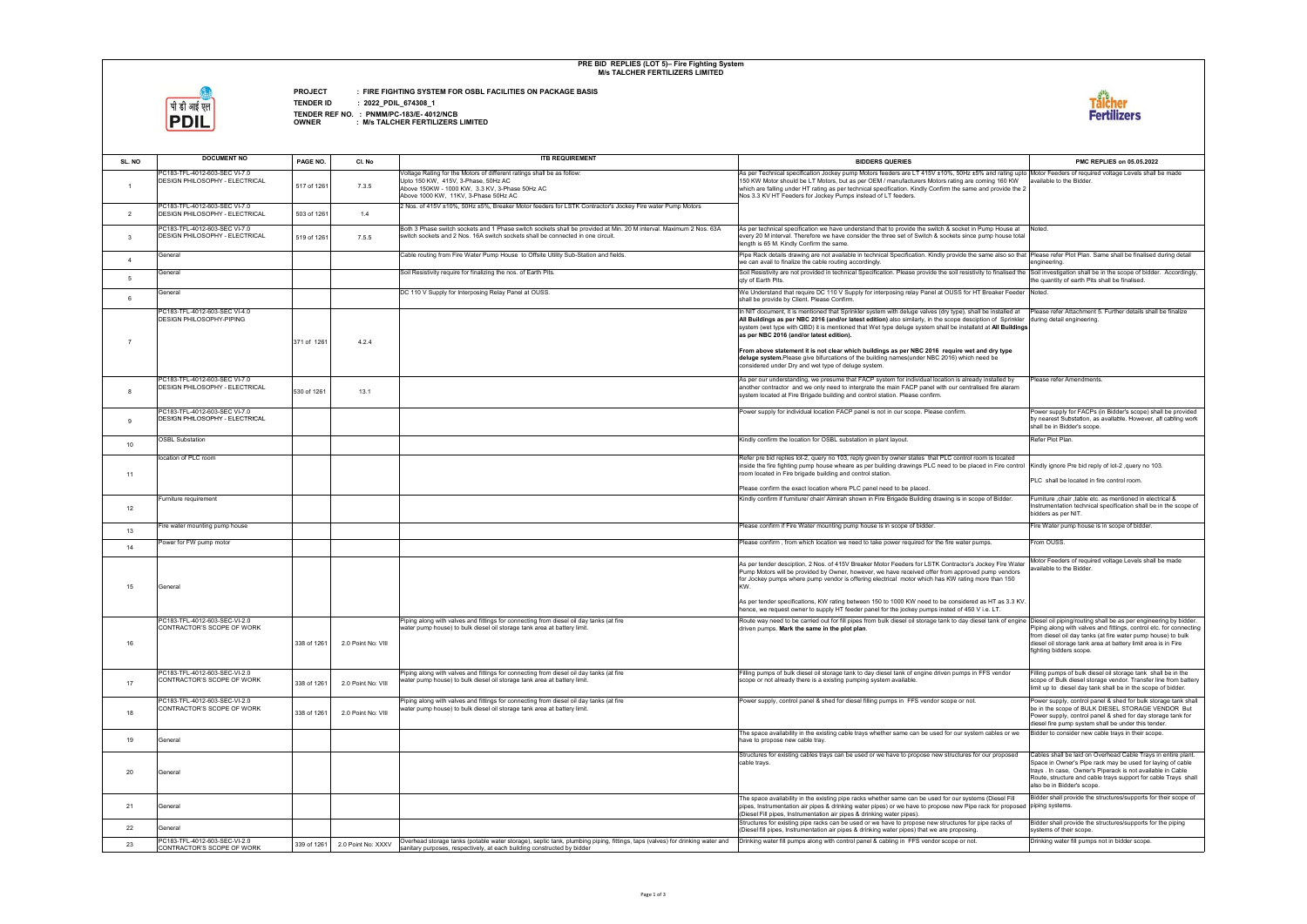## **PRE BID REPLIES (LOT 5)– Fire Fighting System M/s TALCHER FERTILIZERS LIMITED**



**PROJECT : FIRE FIGHTING SYSTEM FOR OSBL FACILITIES ON PACKAGE BASIS**

**TENDER ID : 2022\_PDIL\_674308\_1**

**TENDER REF NO. : PNMM/PC-183/E- 4012/NCB OWNER : M/s TALCHER FERTILIZERS LIMITED**

| 24       | PC183-TFL-4012-603-SEC-VI-2.0<br>CONTRACTOR'S SCOPE OF WORK                                        | 339 of 1261 | 2.0 Point No: XXXV                 | Overhead storage tanks (potable water storage), septic tank, plumbing piping, fittings, taps (valves) for drinking water and<br>sanitary purposes, respectively, at each building constructed by bidder                                                                                                                                                                           | Water softening plant in each buildings that we are building in FFS vendor scope or not.                                                                                                                                                                                                                                                                                                                                                                                                                                                                                          | Water softening plant not in bidder scope.                                                                                                                                                                                                                                                                                                |
|----------|----------------------------------------------------------------------------------------------------|-------------|------------------------------------|-----------------------------------------------------------------------------------------------------------------------------------------------------------------------------------------------------------------------------------------------------------------------------------------------------------------------------------------------------------------------------------|-----------------------------------------------------------------------------------------------------------------------------------------------------------------------------------------------------------------------------------------------------------------------------------------------------------------------------------------------------------------------------------------------------------------------------------------------------------------------------------------------------------------------------------------------------------------------------------|-------------------------------------------------------------------------------------------------------------------------------------------------------------------------------------------------------------------------------------------------------------------------------------------------------------------------------------------|
| 25       | General                                                                                            |             |                                    |                                                                                                                                                                                                                                                                                                                                                                                   | Following Substation Building Drawings are required,<br>BLOCK DESCRIPTION<br>SL.ND.<br>SUB-STATION (DM WATER PLANT)<br>SUB-STATION (WATER TREATMENT PLANT<br>3. SUB-STATION (ETP)<br>4. SUB-STATION (BAGGING PLANT)<br>5. SUB-STATION (COAL HANDLING)<br>6. SUB-STATION (STEAM GENERATION:<br>7. SUB-STATION (ASH DYKE)<br>8. SUB-STATION (EDG BUILDING + PANEL ROOM)<br>SUB-STATION (COOLING TOWER-MCC ROOM)<br>10. SUB-STATION (132-KV SWITCH YARD)<br>1L SUB-STATION (MRSS-EDS)<br>12. SUB-STATION (ASH HANDLING)<br>13. SUB-STATION (DUSS)<br>14. SUB-STATION (SILD-MCC ROOM) | Tentative Dimension of Substation already provided. Detailed<br>drawings shall be provided during detailed engineering.                                                                                                                                                                                                                   |
| 26       | PC183-TFL-4012-603-SEC-VI-2.0<br>CONTRACTOR'S SCOPE OF WORK                                        | 339 of 1261 | 2.0 Point No:<br>XXVII,XXVIII,XXIX | Interconnection of fire & gas detection system of OSBL areas with Fire & Gas<br>detection system provided by ISBL contractor and separate package<br>vendors/agencies.                                                                                                                                                                                                            | Existing fire alarm system details (ISBL) like Brands & Model No.                                                                                                                                                                                                                                                                                                                                                                                                                                                                                                                 | shall be provided during detail engineering.                                                                                                                                                                                                                                                                                              |
| 27       | PC183-TFL-4012-603-SEC VI-7.0<br><b>DESIGN PHILOSOPHY - ELECTRICAL</b>                             | 531 of 1261 | 13.1                               | Minimum 6 Nos. FACP suitably located in above mentioned Buildings/Substations/Control<br>Rooms/Plant and corresponding minimum 2 Nos. Repeater Panel covering all FACPs in Fire<br>Station Building including all interface and integration shall be in LSTK Contractor's scope.                                                                                                  | There are 6 Nos of fire alarm panel we require locations of the each of each proposed fire alarm panel.                                                                                                                                                                                                                                                                                                                                                                                                                                                                           | Location of Minimum 6 Nos. FACPs (in Bidder's scope) to be<br>decided by Bidder                                                                                                                                                                                                                                                           |
| 28       | PC183-TFL-4012-603-SEC VI-4.0<br><b>DESIGN PHILOSOPHY-PIPING</b>                                   | 371 of 1261 | 4.2.2                              | To be provided for the followings locations, but not limited to.<br>Transformers irrespective of oil content & location                                                                                                                                                                                                                                                           | Transformers details like (Dimensions) (Length X Width X Height )of transformers need to be protected<br>with HVWS.                                                                                                                                                                                                                                                                                                                                                                                                                                                               | Fransformers tentative details are already provided in<br>amendment.                                                                                                                                                                                                                                                                      |
| 29       | PC183-TFL-4012-603-SEC VI-4.0<br>DESIGN PHILOSOPHY-PIPING                                          | 371 of 1261 | 4.2.1 Point No: 4                  | To be provided for the followings locations, but not limited to.<br>Compressor seals<br>Lube oil consoles<br>- Knock out drums (with hydrocarbon bearing service)<br>- Cable cellars<br>- Diesel/Petrol/Kerosene oil or any hydrocarbon liquid / oil tank<br>- Coal/ Pet coke/ solid hydrocarbon material handling plant area<br>- Pumps under racks.<br>- Empty bag storage area | 1.Cable tray details like (No. of rows & tiers , length , width) in the substation buildings that need to be<br>protected.<br>2. Equipment dimensions & details<br>3.Structures Dimensions & details<br>4. Conveyor details like (No. of conveyors list, height details, length, width)                                                                                                                                                                                                                                                                                           | Shall be provided during detail engineering stage                                                                                                                                                                                                                                                                                         |
| 30       | PC183-TFL-4012-603-SEC VI-4.0<br>DESIGN PHILOSOPHY-PIPING                                          | 371 of 1261 | 4.2                                | Instrument air service Piping/ Tubing shall be SS304                                                                                                                                                                                                                                                                                                                              | Pumpsarrangement along with panels to transfer instrument air from owner's tie-in points to our serivce line Owner shall provide instrument air/service water/plant air/                                                                                                                                                                                                                                                                                                                                                                                                          | drinking water at battery limit of fire water pump house, fire<br>control room etc., facilities, and bidder has to take tapping from<br>available point.                                                                                                                                                                                  |
| 31       | PC183-TFL-4012-603-SEC VI-4.0<br><b>DESIGN PHILOSOPHY-PIPING</b>                                   | 370 of 1261 | 4.1.2                              | Suitable draining scheme for trenches shall be provided.                                                                                                                                                                                                                                                                                                                          | Distance between existing draining pits & proposed fire water pipe trench to carry out our drain trench<br>routing. Mark the same in the plot plan.                                                                                                                                                                                                                                                                                                                                                                                                                               | As per bidder engineering                                                                                                                                                                                                                                                                                                                 |
| 32       | PC183-TFL-4012-603-SEC VI-6.0<br><b>DESIGN PHILOSOPHY - CIVIL &amp;</b><br><b>STRUCTURAL WORKS</b> | 404 of 1261 | 1.9                                | Sewage Disposal                                                                                                                                                                                                                                                                                                                                                                   | Distance between existing sewage line from each buildings that we are building in order to connect our<br>sewage connections with it. Mark the same in the plot plan.                                                                                                                                                                                                                                                                                                                                                                                                             | Bidder sewage connections shall be as per bidder engineering<br>to the plant sewage system near the battery limit.                                                                                                                                                                                                                        |
| 33       | PC183-TFL-4012-603-SEC VI-4.0<br><b>DESIGN PHILOSOPHY-PIPING</b>                                   | 370 of 1261 | 4.1                                | Field adjustable variables flow type remote operated monitors shall be provided for the<br>protection of inaccessible equipment.                                                                                                                                                                                                                                                  | Remote operated water monitor locations & power supply availability near to the water monitors                                                                                                                                                                                                                                                                                                                                                                                                                                                                                    | Manually operated monitors are envisaged in this tender.                                                                                                                                                                                                                                                                                  |
| 34<br>35 | General<br>PC183-TFL-4012-603-SEC VI-4.0<br>DESIGN PHILOSOPHY-PIPING                               | 372 of 1261 | 4.4                                | Clean Agent Flooding System                                                                                                                                                                                                                                                                                                                                                       | Areas where we have to propose gas detection system & type of gas detection system.<br>Areas other than fire station building that need to be protected by gas suppression system required<br>system.                                                                                                                                                                                                                                                                                                                                                                             | Flange joints of piping system for Toxic/flammable service in<br>piping/equipment system in OSBL area. (Ex. OSBL pipe rack<br>etc.,). Furher details shall be provided during detail<br>engineering.<br>Gas flooding system shall be as per NIT. However any other<br>minor facilities required to complete the fire fighting sytem shall |
|          |                                                                                                    |             |                                    |                                                                                                                                                                                                                                                                                                                                                                                   | Fire Pipes in railway track routed above ground in structures or underground in NP4 hume pipes                                                                                                                                                                                                                                                                                                                                                                                                                                                                                    | be done by bidder, and same shall be finalize during detail<br>engineering<br>Rail crossings shall be by underground piping.                                                                                                                                                                                                              |
| 36       | General                                                                                            |             |                                    |                                                                                                                                                                                                                                                                                                                                                                                   |                                                                                                                                                                                                                                                                                                                                                                                                                                                                                                                                                                                   |                                                                                                                                                                                                                                                                                                                                           |
| 37       | General                                                                                            |             |                                    | <b>BUILDING REQUIREMENTS</b><br>Water supply, finishing works, plumbing works, sanitary fixtures, LAN system, EPABX system, electrical wiring<br>system/fixtures, approach roads, drainage system, sewage system, fire fighting system, safety requirements etc. shall be<br>mandatory requirement for all buildings / sheds under bidder's scope.                                | Telecom connection & LAN connection for Fire Station Building shall be provided by the owner upto the<br>building.                                                                                                                                                                                                                                                                                                                                                                                                                                                                | LAN & TELECOM is not in bidder scope. However conduiting of<br>LAN & TELECOM wire for each system inside fire control<br>station, fire water pump hose, fire brigade vehicle parking<br>shall be in the scope of bidder.                                                                                                                  |
| 38       | PC183-TFL-4012-603-SEC VI-7.0<br><b>DESIGN PHILOSOPHY - ELECTRICAL</b>                             | 500 of 1261 | Clause No. 1.3.2                   |                                                                                                                                                                                                                                                                                                                                                                                   | As per refferd clause we understand that panels for the Lighting & UPS system are only in the scope of<br>the supply.                                                                                                                                                                                                                                                                                                                                                                                                                                                             | Supply, erection, testing & commissioning of all panels as per<br>NIT are in Bidder's scope.                                                                                                                                                                                                                                              |
| 39       | PC183-TFL-4012-603-SEC VI-7.0<br><b>DESIGN PHILOSOPHY - ELECTRICAL</b>                             | 503 of 1261 | Clause No. 1.16                    |                                                                                                                                                                                                                                                                                                                                                                                   | As per reffered clause power factor improvement device have to be provided in the construction panel. But Bidder shall ensure that the minimum power factor of 0.9 is<br>in general practice the same have not been provided in the construction panel.                                                                                                                                                                                                                                                                                                                           | maintained at their end.                                                                                                                                                                                                                                                                                                                  |
| 40       | PC183-TFL-4012-603-SEC VI-7.0<br>DESIGN PHILOSOPHY - ELECTRICAL                                    | 503 of 1261 | Clause No. 1.16                    |                                                                                                                                                                                                                                                                                                                                                                                   | Again also note as per the reffered clause the DG set also habe to be considered for construction power.<br>In general practice the same has been included in the clinent.                                                                                                                                                                                                                                                                                                                                                                                                        | During non availability of construction power, Bidder shall have<br>to arrange power supply, if required, through DG set at their<br>own cost.                                                                                                                                                                                            |
| 41       | PC183-TFL-4012-603-SEC VI-7.0<br><b>DESIGN PHILOSOPHY - ELECTRICAL</b>                             | 503 of 1261 | Clause No. 1.16                    |                                                                                                                                                                                                                                                                                                                                                                                   | The distance for the tapping point of the construction power upto the work front is required.                                                                                                                                                                                                                                                                                                                                                                                                                                                                                     | Please refer Substation near 132 kV Switchyard in Plot Plan for<br>tapping Construction Power.                                                                                                                                                                                                                                            |
| 42       | PC183-TFL-4012-603-SEC VI-7.0<br>DESIGN PHILOSOPHY - ELECTRICAL                                    | 503 of 1261 | Clause No. 1.21                    |                                                                                                                                                                                                                                                                                                                                                                                   | As per reffered clause electrical work for the Fire water pump house, Fire Station building, Fire bridge<br>parking building are in the scope.                                                                                                                                                                                                                                                                                                                                                                                                                                    | Electrical work complete in all respect shall be in Bidder's<br>scope.                                                                                                                                                                                                                                                                    |
| 43       | PC183-TFL-4012-603-SEC VI-7.0<br>DESIGN PHILOSOPHY - ELECTRICAL                                    | 503 of 1261 | Clause No. 1.22                    |                                                                                                                                                                                                                                                                                                                                                                                   | As per reffered clause points are not clear                                                                                                                                                                                                                                                                                                                                                                                                                                                                                                                                       | In this clause interface & integration with Owner's other<br>Plant/Systems (to be done by Bidder) are elaborated.                                                                                                                                                                                                                         |
| 44       | PC183-TFL-4012-603-SEC VI-7.0<br><b>DESIGN PHILOSOPHY - ELECTRICAL</b>                             | 501 of 1261 | Clause No. 1.4                     |                                                                                                                                                                                                                                                                                                                                                                                   | The distance for the tapping point of the HT Outgoing panel terminal upto the fire water pump house and Power shall be tapped from OUSS by Bidder. Please refer<br>the tapping point of the LT Outgoing panel terminal upto the fire water pump house are required.                                                                                                                                                                                                                                                                                                               | <b>OUSS in Plot Plan</b>                                                                                                                                                                                                                                                                                                                  |
| 45       | PC183-TFL-4012-603-SEC VI-7.0<br>DESIGN PHILOSOPHY - ELECTRICAL                                    | 501 of 1261 | Clause No. 4.2.1                   |                                                                                                                                                                                                                                                                                                                                                                                   | As per reffered clause 33% of total light will be provided from DG power. Scope of DG set for the same not Emergency Power shall be tapped from OUSS by Bidder.<br>clear.                                                                                                                                                                                                                                                                                                                                                                                                         |                                                                                                                                                                                                                                                                                                                                           |
| 46       | PC183-TFL-4012-603-SEC VI-7.0<br><b>DESIGN PHILOSOPHY - ELECTRICAL</b>                             | 513 of 1261 | Clause No. 7.2.1                   |                                                                                                                                                                                                                                                                                                                                                                                   | As per reffered clause distribution board have drawout module but as per SLD all MPDB, Lighting sub<br>distribution board etc are fixed type.                                                                                                                                                                                                                                                                                                                                                                                                                                     | MPDB Incomers drawout type, Outgoings Fixed Type. LSDB<br>fixed type                                                                                                                                                                                                                                                                      |
| 47       | PC183-TFL-4012-603-SEC VI-7.0<br><b>DESIGN PHILOSOPHY - ELECTRICAL</b>                             | 516 of 1261 | Clause No. 7.2.3.4                 |                                                                                                                                                                                                                                                                                                                                                                                   | As per reffered clause the lighting sub DB will be febricated from cold rolled sheet steel. Instead of the<br>same CRCA sheet can be considered.                                                                                                                                                                                                                                                                                                                                                                                                                                  | The lighting sub distribution boards shall be fabricated out of<br>2.5 mm thick cold rolled sheet steel.                                                                                                                                                                                                                                  |
| 48       | PC183-TFL-4012-603-SEC VI-7.0<br><b>DESIGN PHILOSOPHY - ELECTRICAL</b>                             | 518 of 1261 | Clause No. 7.4.12                  |                                                                                                                                                                                                                                                                                                                                                                                   | As per reffered make two nos LCS will be provided for the motor. But in general practice one No. LCS near This clause is applicable for the motors, which are installed at<br>motor has been provided. All motorfor this project will be installed in ground only. Hence can we consider<br>one no. LCS for each motor.                                                                                                                                                                                                                                                           | elevated platforms.                                                                                                                                                                                                                                                                                                                       |
| 49       | PC183-TFL-4012-603-SEC VI-7.0<br>DESIGN PHILOSOPHY - ELECTRICAL                                    | 521 of 1261 | Clause No. 8.1.3                   |                                                                                                                                                                                                                                                                                                                                                                                   | HV cable will be screen cable or not.                                                                                                                                                                                                                                                                                                                                                                                                                                                                                                                                             | Screen cable.                                                                                                                                                                                                                                                                                                                             |
| 50       | PC183-TFL-4012-603-SEC VI-7.0<br>DESIGN PHILOSOPHY - ELECTRICAL                                    | 524 of 1261 | Clause No. 8.2.3                   |                                                                                                                                                                                                                                                                                                                                                                                   | As per reffered clause GI strip through out cable racks will be 75X12mm. But in general the same has<br>been considered 50X6mm.                                                                                                                                                                                                                                                                                                                                                                                                                                                   | NIT condition to be complied.                                                                                                                                                                                                                                                                                                             |